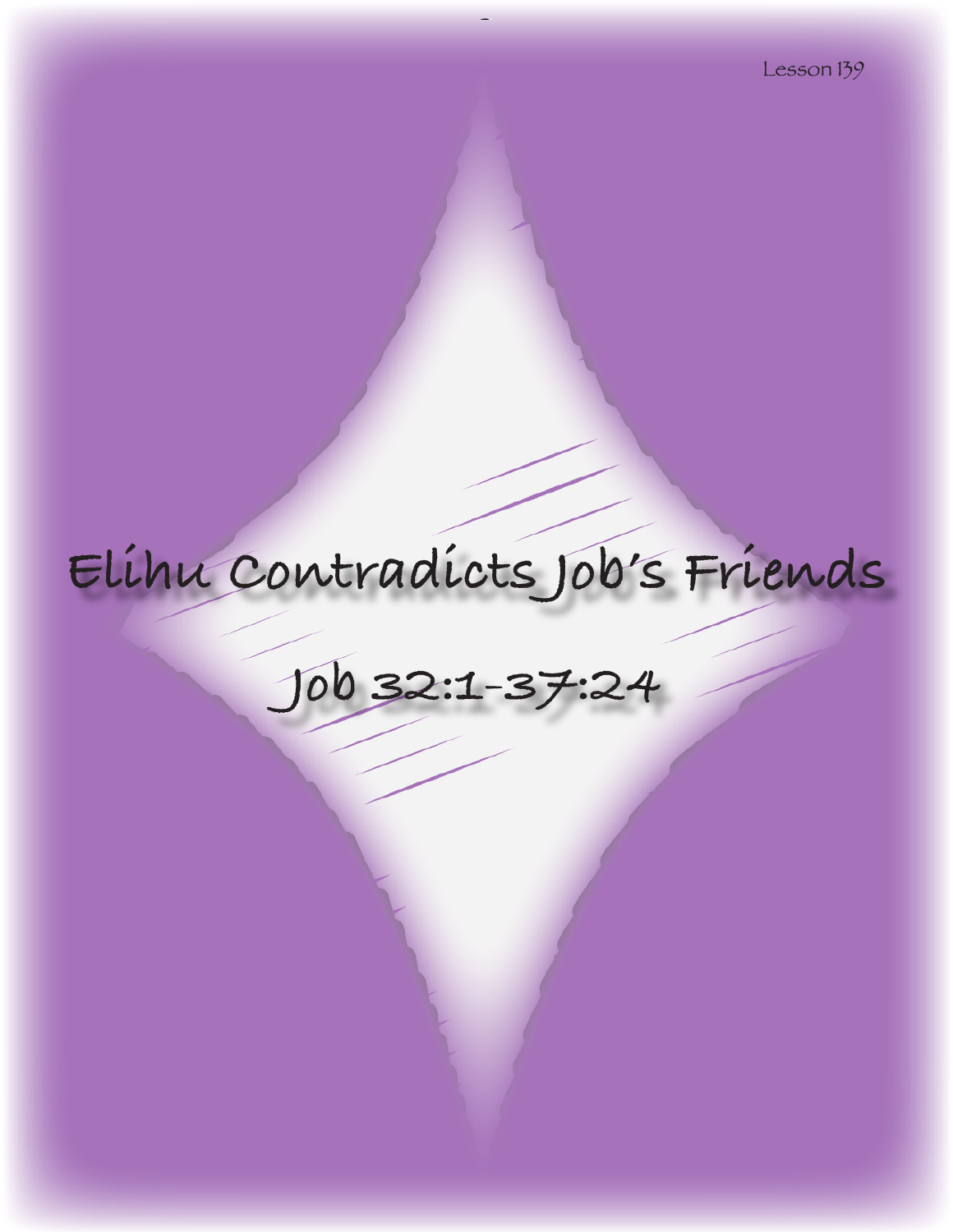## MEMORY VERSE

Job 34:12 "Surely God will never do wickedly, nor will the Almighty pervert justice."

# WHAT YOU WILL NEED:

A small balloon for each child in your class and confetti

One to two hula-hoops depending on class size (one for each  $8 - 10$ ) children).

Scraps of fabric, felt, lace, yarn, etc., construction paper, scissors, glue, glitter, markers or crayons

Tell children that the attention-getting signal you'll use during this lesson is clapping your hands three times. Ask children to respond by clapping their hands three times and focusing their attention on you. Rehearse the signal with the children, telling them to respond quickly so you have plenty of time for all the fun activities planned for this lesson.

# ATTENTION GETTER!

# I Just Gotta Say Something!

For this activity, give each child a small balloon. (This activity is probably best for 2nd Grade and above.) Help the children put just a little bit of confetti in each balloon before blowing them up. Have each child blow up their balloon and tie them. Then give each child a small pushpin and on the count of three have them all pop their balloons. Collect the pins back and ask for volunteers to help with the clean up after class. You may want to, instead, have the children just blow up the balloons (not tie them); then instruct them to let the air out on the count of three.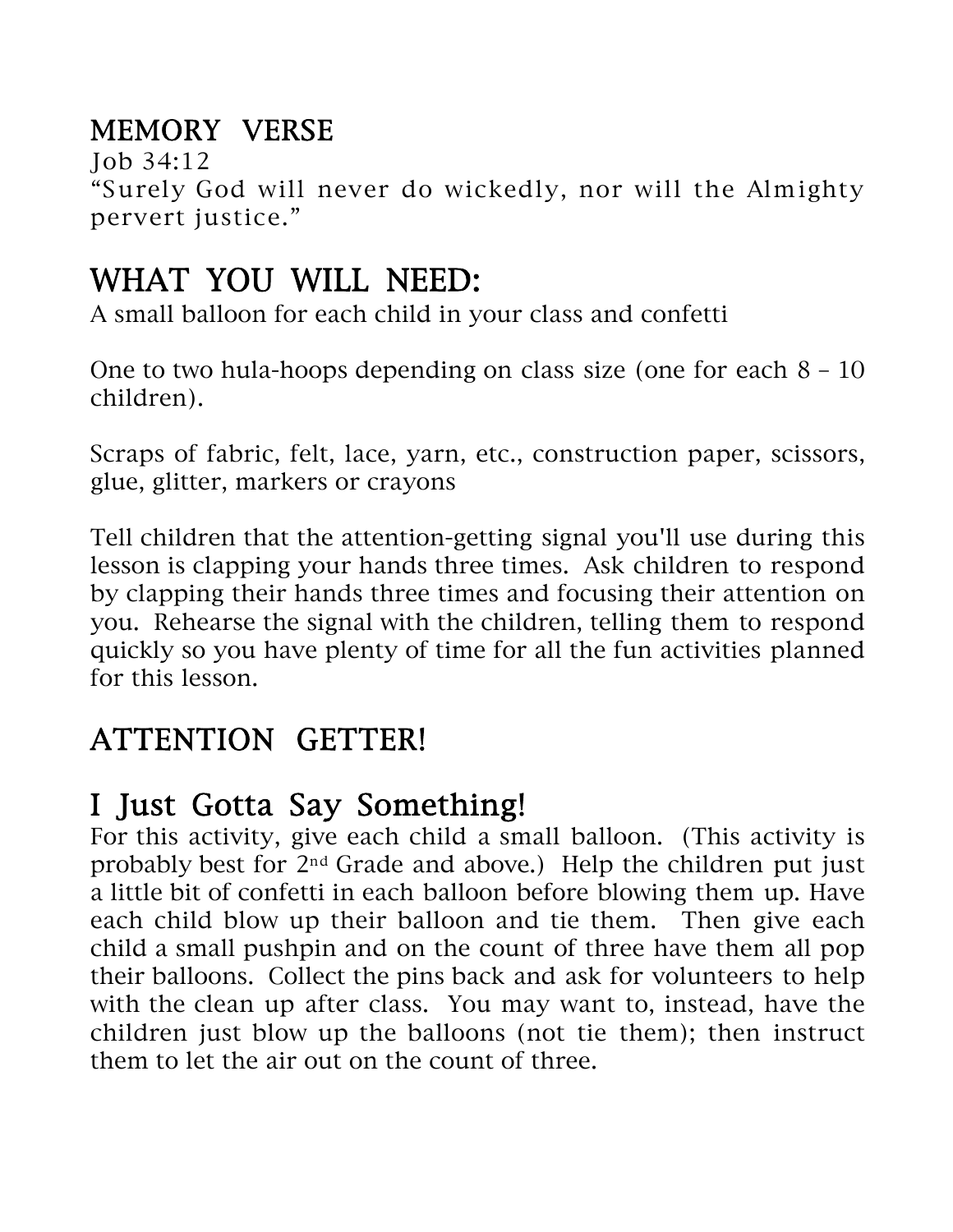Today we are going to learn about a young man by the name of Elihu, the youngest of Job's counselors. He had listened to Job's three friends and Job's answers for a long time and now wanted to say some things himself. He was waiting and waiting. Finally, he could not wait any longer and jumped in. Maybe he felt like he was about to pop like our balloons if he did not say anything. Let's take a look at what was so important for him to share with Job.

## LESSON TIME!

In our lesson today, we find Job in big need of real encouragement. His three friends tried their best to analyze and show their friend Job why he was in such a horrible situation. Their attempt to help their Job only brought about more problems for him. Job only got an ear-full of their own wisdom; and as a result, he laid his boilstricken body on his bed of ashes with sorrow and pain.

It's natural for us to sometimes think the worse about God's plan for our life when we are going through a difficult trial. Job wanted answers, but up till now, he was still wondering why he had to suffer. What was God doing and why was He allowing this to happen to him when he had done nothing to deserve such treatment? God is never wicked or unjust. He had a plan for Job's life, though Job could not yet see it.

At this time, however, Job would need to endure the advice of one more counselor.

#### J OB 32 So these three men ceased answering Job, because he was righteous in his own eyes.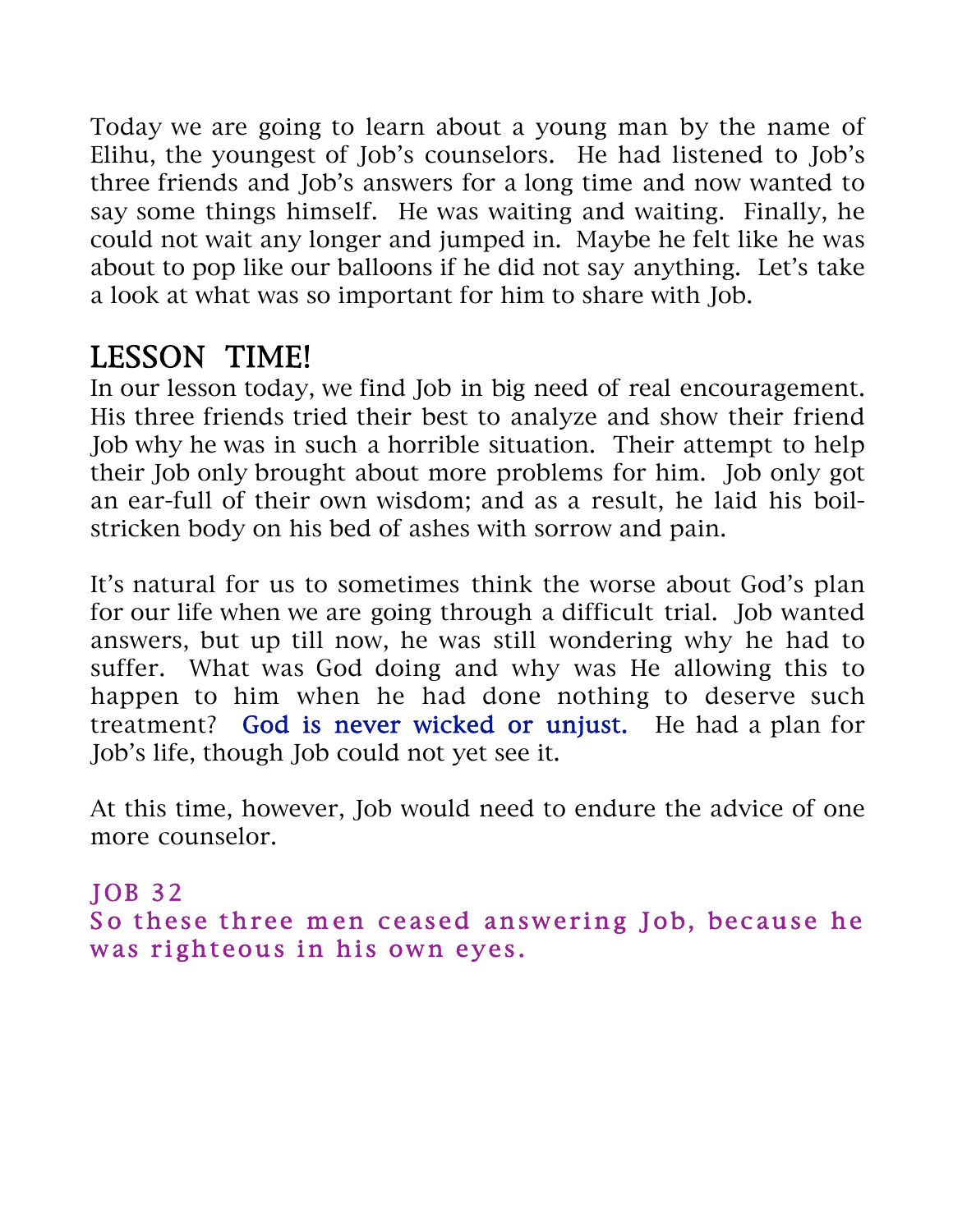Then the wrath of Elihu, the son of Barachel the Buzite, of the family of Ram, was aroused against Job; his wrath was aroused because he justified him self rather than God.

Also against his three friends his wrath was aroused, because they had found no answer, and yet had condemned Job.

Now because they were years older than he, Elihu had waited to speak to Job.

When Elihu saw that there was no answer in the mouth of these three men, his wrath was aroused.

So Elihu, the son of Barachel the Buzite, answered and said: "I am young in years, and you are very old; Therefore I was afraid, And dared not declare my opinion to you.

I said, 'Age should speak, And multitude of years should teach wisdom.'

But there is a spirit in man, And the breath of the Almighty gives him understanding.

Great men are not always wise, Nor do the aged always understand justice.

"Therefore I say, 'Listen to me, I also will declare my opinion.'

Indeed I waited for your words, I listened to your reasonings, while you searched out what to say.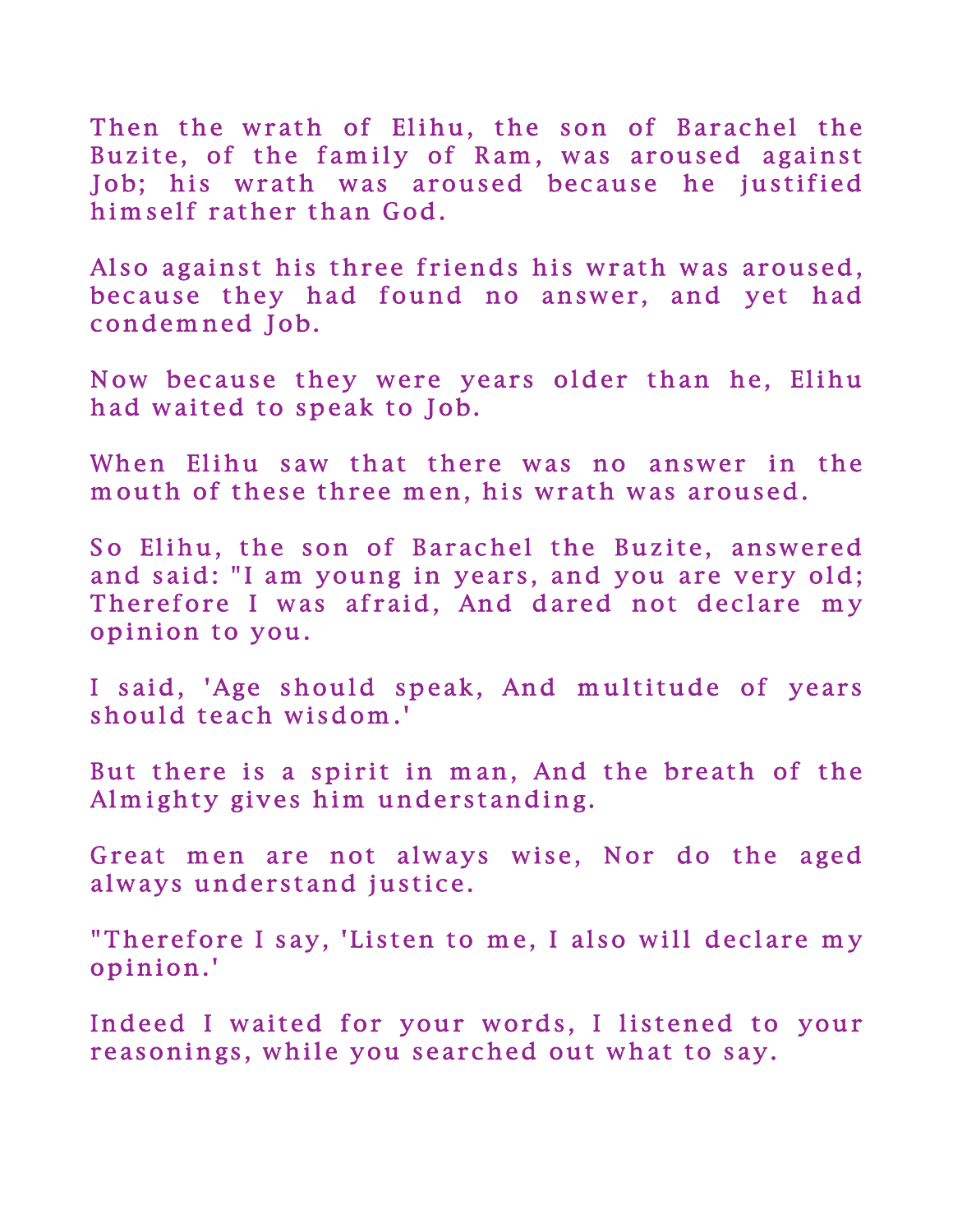I paid close attention to you; And surely not one of you convinced Job, Or answered his words;

Lest you say, 'We have found wisdom'; God will vanquish him, not man.

Now he has not directed his words against me; So I will not answer him with your words.

"They are dismayed and answer no more; Words escape them.

And I have waited, because they did not speak, Because they stood still and answered no more.

I also will answer my part, I too will declare my opinion.

For I am full of words; The spirit within me compels me.

Indeed my belly is like wine that has no vent; It is ready to burst like new wineskins.

I will speak, that I may find relief; I must open my lips and answer.

Let me not, I pray, show partiality to anyone; Nor let me flatter any man.

For I do not know how to flatter, Else my Maker would soon take me away.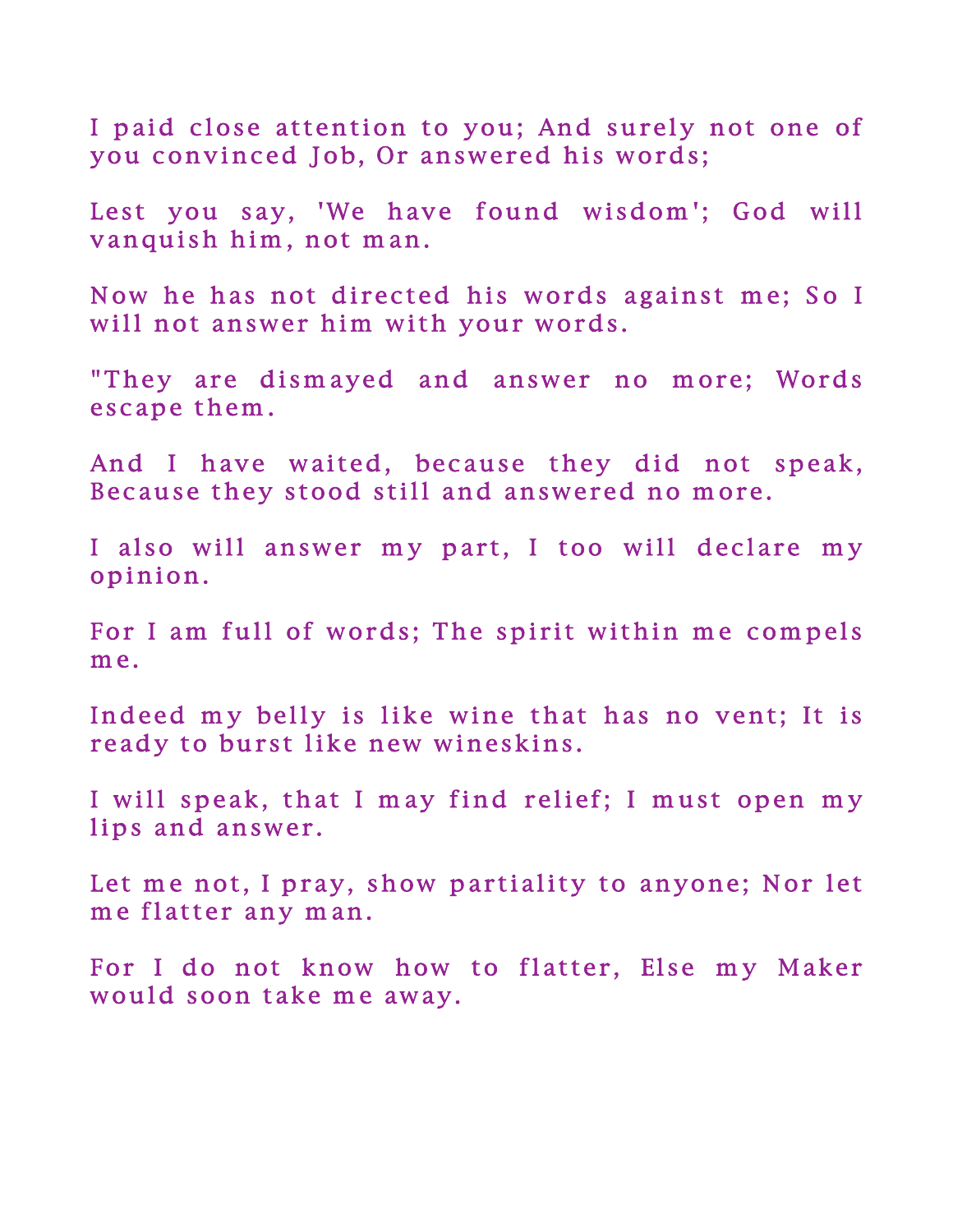Job's three friends were convinced that there was some sin in Job's life that brought about his suffering. Their theory was that suffering is always God's punishment for evil actions. They would not move from their argument with Job so they stopped their discussion with him after he refused to admit any sin. But Job knew that he had lived right before God and others (ch. 29) and had avoided wrong thoughts and actions (ch. 31). Job was not going to make up a sin just to satisfy his friends.

Young Elihu now rebukes the three friends for being unable to give Job a reasonable answer for why he was suffering. He had remained silent until now because he was younger, but he could not hold back from sharing his thoughts any longer. Those who are older are said to be wiser, but age does not necessarily make men wise; rather, wisdom comes from God who makes us wise (vs. 7-9). (Note: It certainly it is important that we respect those who are older than us.)

JOB 33:1-11 "But please, Job, hear my speech, And listen to all my words.

Now, I open my mouth; My tongue speaks in my m outh.

My words come from my upright heart; My lips utter pure knowledge.

The Spirit of God has made me, And the breath of the Almighty gives me life.

If you can answer me, Set your words in order before me; Take your stand.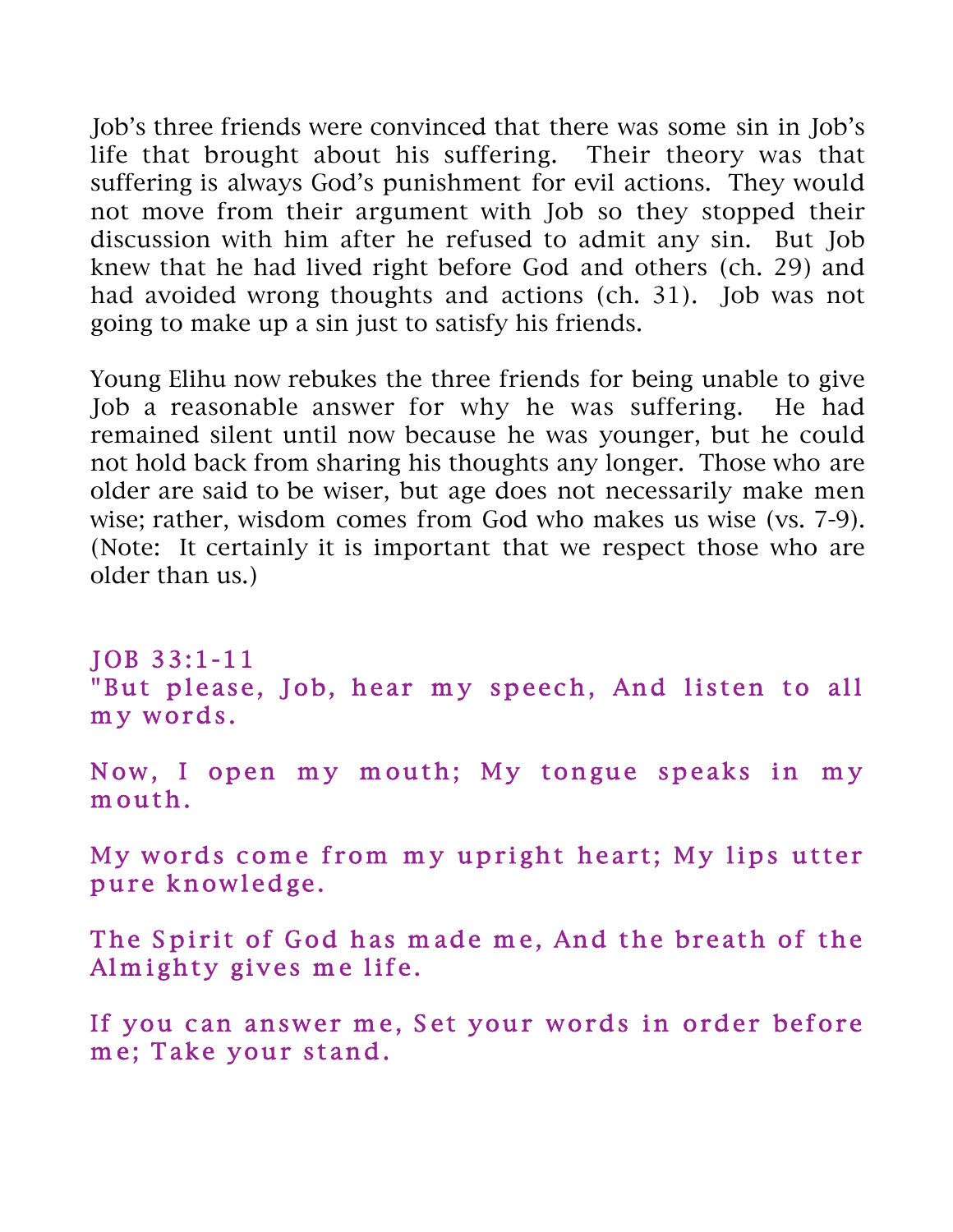Truly I am as your spokesman before God; I also have been formed out of clay.

Surely no fear of me will terrify you, Nor will my hand be heavy on you.

"Surely you have spoken in my hearing, And I have heard the sound of your words, saying,

'I am pure, without transgression; I am innocent, and there is no iniquity in me.

Yet He finds occasions against me, He counts me as His enemy;

He puts my feet in the stocks, He watches all my paths .'

Elihu encourages Job to continue listening with a challenge to disagree with him if he can. Elihu viewed himself equal with Job, for he said "both were created by God." Therefore, Job did not need to fear him for he would treat Job kindly and not be like his other three friends.

Elihu had listened to Job very carefully and even quoted Job's very words (vs. 8-12). He reminds Job of the comments he made about God's unfair treatment of him, even though Job felt he was not guilty. He felt as though God was watching every move he made. Job thought that God was using a fine-toothed comb to try to find a fault against him, and so to count him as an enemy. Have you ever felt like God was not on your side in a situation? It might seem like that when we are faced with a problem; we must remember that God is always for us.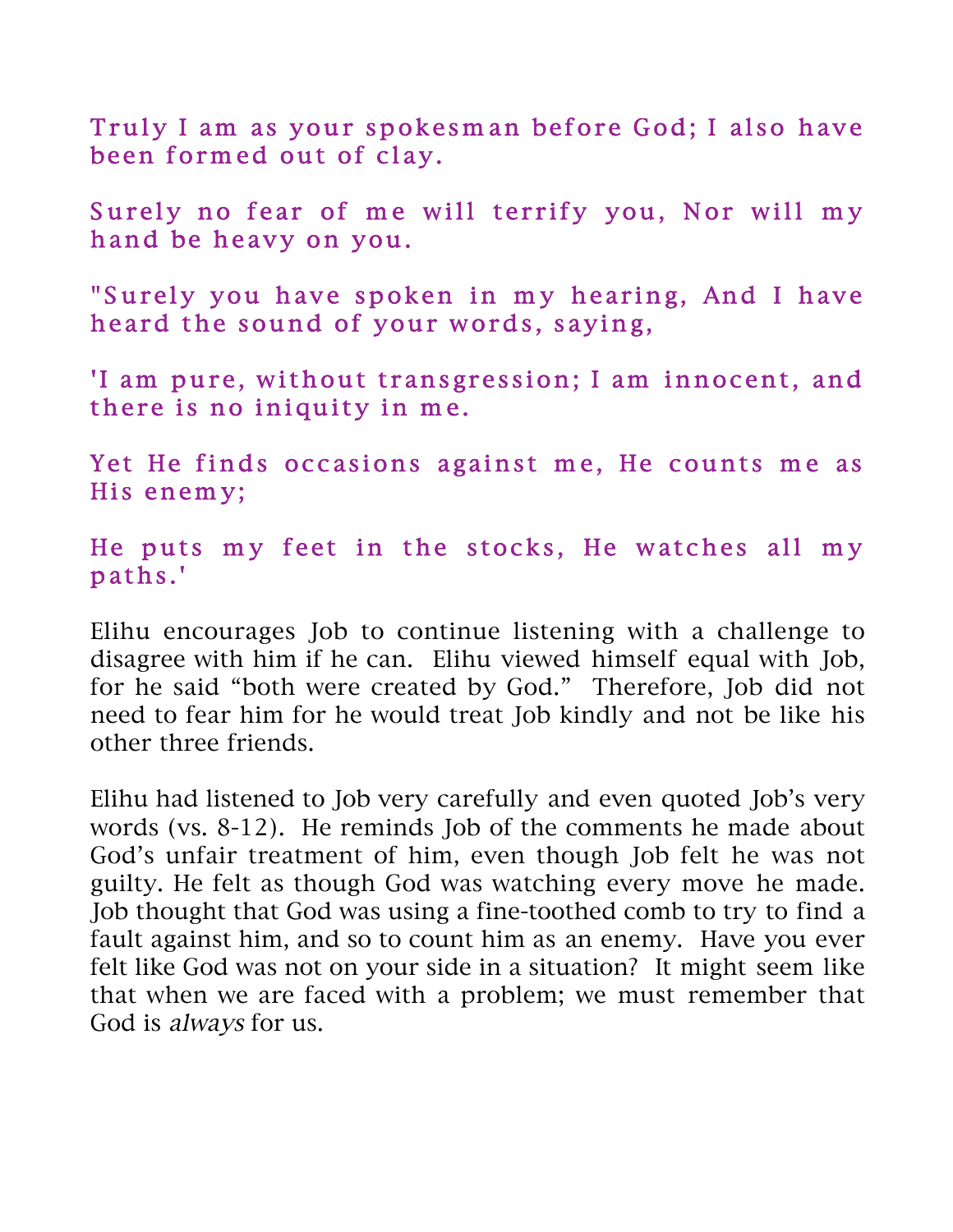JOB 34:16-37 "If you have understanding, hear this; listen to the sound of my words:

Should one who hates justice govern? Will vou condemn Him who is most just?

Is it fitting to say to a king, 'You are worthless,' And to nobles, 'You are wicked'?

Yet He is not partial to princes, Nor does He regard the rich more than the poor; For they are all the work of His hands.

In a moment they die, in the middle of the night; The people are shaken and pass away; The mighty are taken away without a hand.

For His eyes are on the ways of man, And He sees all his steps.

There is no darkness nor shadow of death Where the workers of iniquity may hide themselves.

For He need not further consider a man, That he should go before God in judgment.

He breaks in pieces mighty men without inquiry, And sets others in their place.

Therefore he knows their works; He overthrows them in the night, And they are crushed.

He strikes them as wicked men In the open sight of others,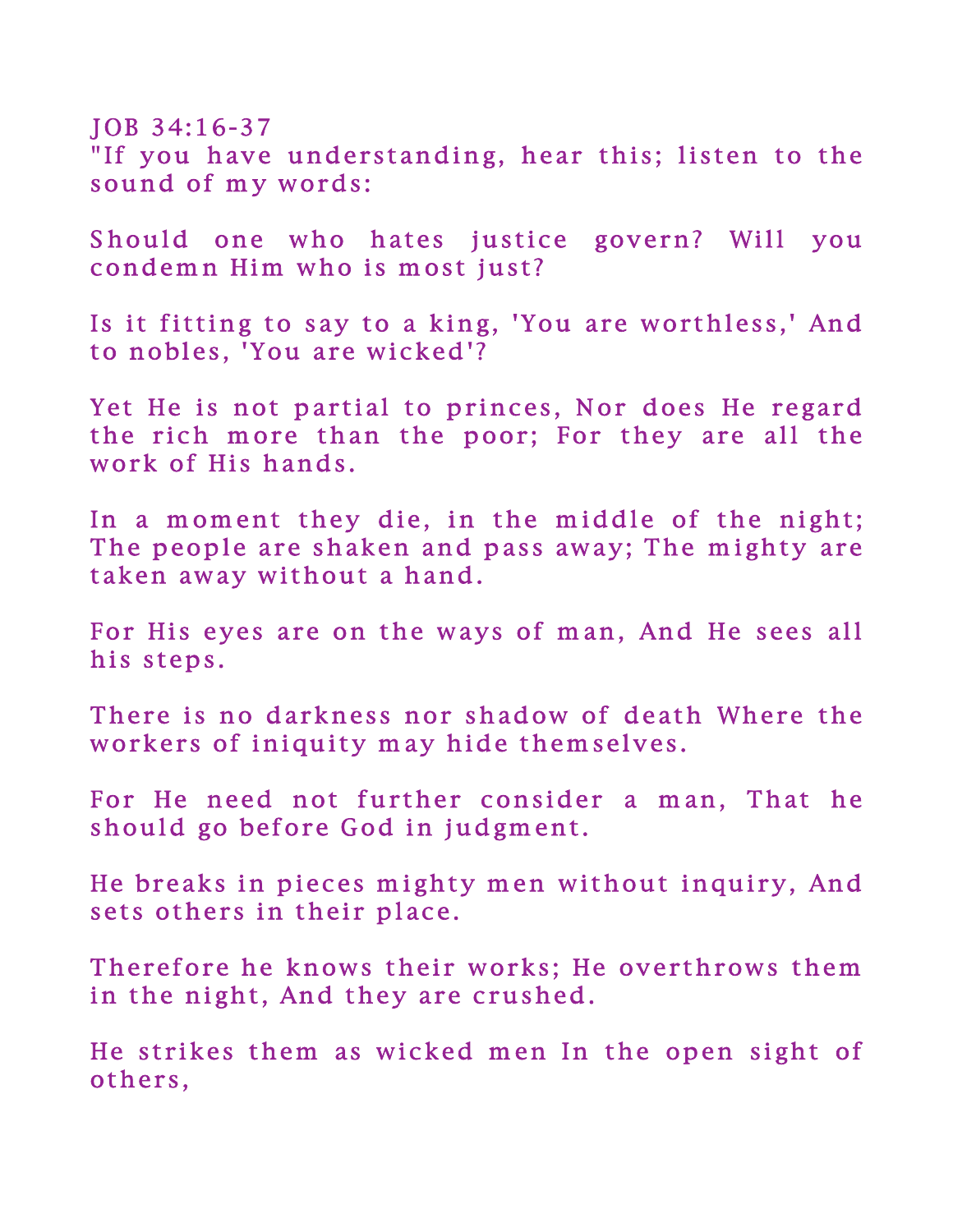Because they turned back from Him, And would not consider any of His ways,

So that they caused the cry of the poor to come to Him; For He hears the cry of the afflicted.

When He gives quietness, who then can make trouble? And when He hides His face, who then can see Him, Whether it is against a nation or a man alone? --

That the hypocrite should not reign, Lest the people be ensnared.

For has anyone said to God, 'I have borne chastening; I will offend no more;

Teach me what I do not see; If I have done iniquity, I will do no more'?

Should He repay it according to your terms, Just because you disavow it? You must choose, and not I; Therefore speak what you know.

"Men of understanding say to me, Wise men who listen to me:

'Job speaks without knowledge, His words are without wisdom.'

Oh, that Job were tried to the utmost, Because his answers are like those of wicked men!

For he adds rebellion to his sin; He claps his hands among us, And multiplies his words against God."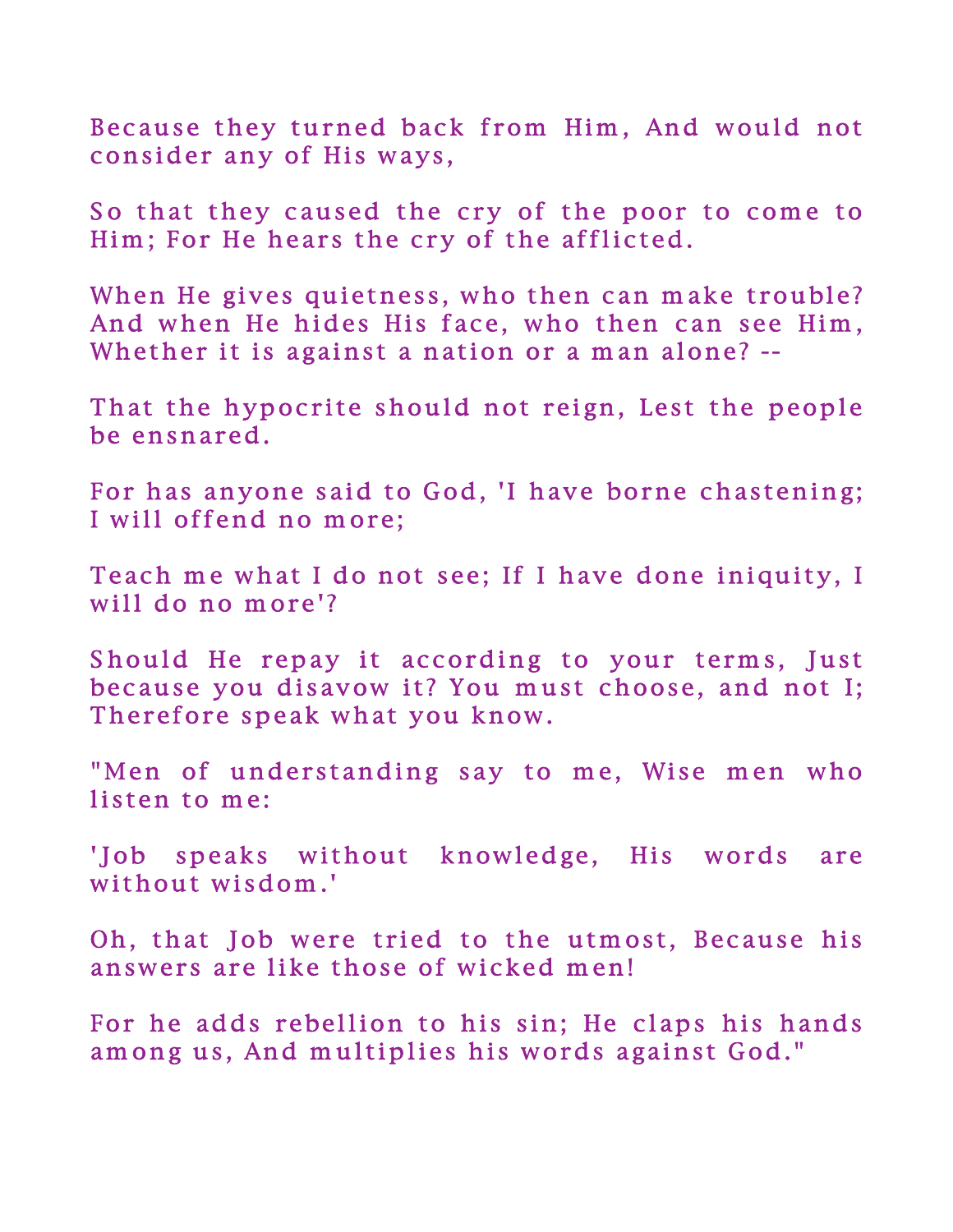Elihu had the attention of Job and his three friends. He accused Job of being a sinner and associating with ungodly people (Job 9:30-31; 35:2). Elihu, like Job's three friends, expressed some words of wisdom, but they were buried under layers of his own wisdom.

Elihu was correct in pointing out that Job was upset with God, and correct in his assertion that because of who God is, He should not be questioned. God has reasons for everything He does—reasons which are beyond our understanding; because He is God, He has the right to do as He wishes. It is true, Job needed to renew an attitude of surrender to God. God, creator of the universe will not stoop down to our demands or terms. We need to remember God's faithfulness and concern to complete the work that He has started in our life for His good pleasure (Philippians 1:6; 2:13). Rather than question God, Job needed to face the future knowing that he was in the loving care of a God who truly loved him. God is never wicked or unjust.

No one can blame Job for wanting to know and understand why God was allowing him to go through such a terrible time. If God had told Job everything beforehand, Job would not need to show faith and trust in God.

Elihu told Job that God was trying to answer him, but he was not listening. This statement was not true; for, if God were to answer all our questions, we would not be stretched in our life to place our faith and trust in Him. Job's greatest test was not the pain and suffering, but the fact that he did not know why it happened. Strong trials build strong faith.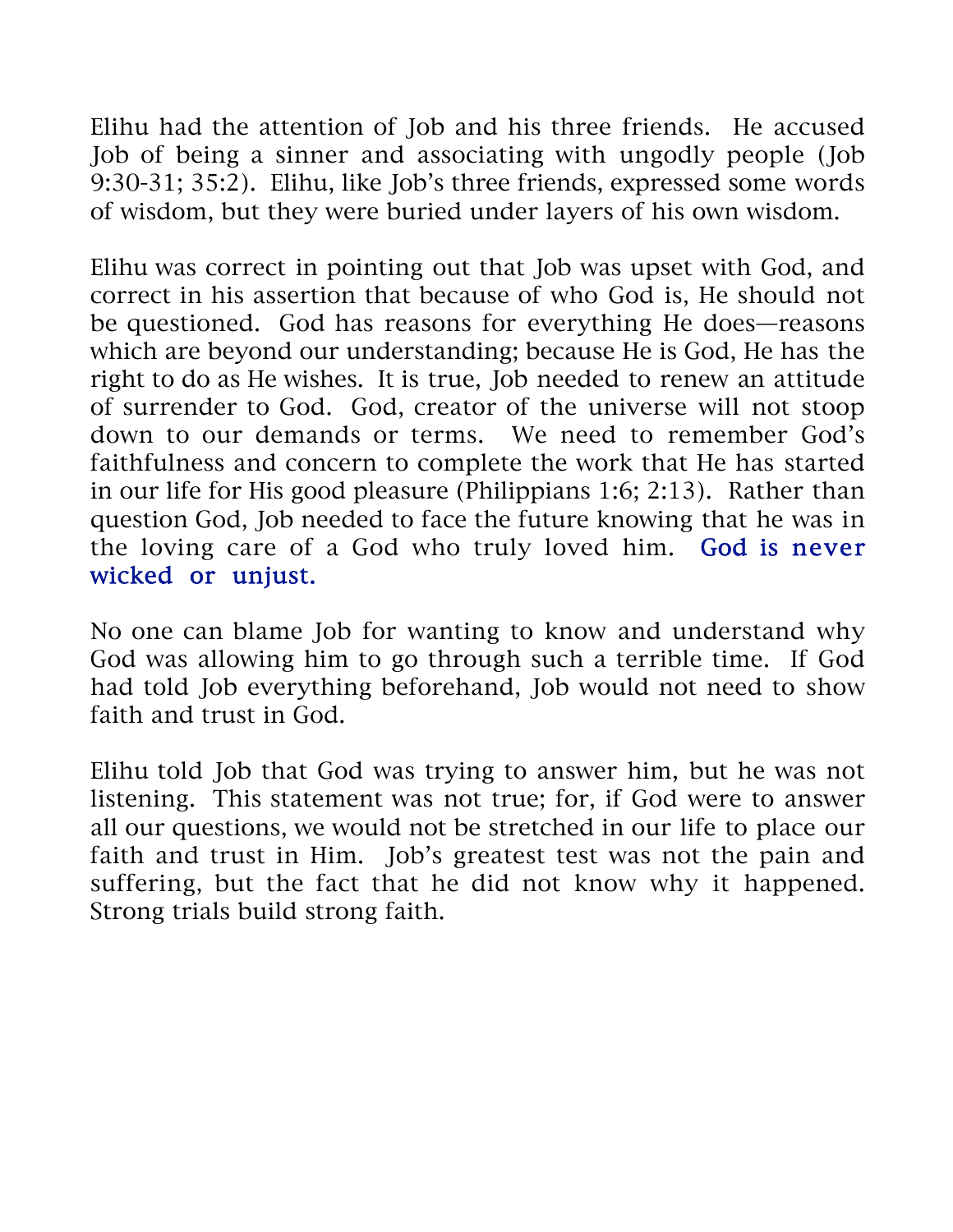Elihu makes many true statements: God is righteous. God does not sin and is never unjust. He has authority over all the earth and will be the one to bring justice in the world. If God were to withdraw His Spirit, all life would disappear and mankind would turn again to dust. God is never wicked or unjust. He is fair in all His dealings with us. Unfortunately, his conclusions about Job would not help Job at all.

#### $JOB$  35:1-3 Moreover Elihu answered and said:

"Do you think this is right? Do you say, 'My righteousness is more than God's'?

For you say, 'What advantage will it be to You? What profit shall I have, more than if I had sinned?'

Job had said he was innocent but felt that he would have been no better off before God if he had sinned (vs. 1-3). Elihu pointed out that God is supreme and because of His sovereignty, He not affected by man's sins nor does He benefit from man's good works. We cannot bribe God to change our circumstances because we are good.

Job felt abandoned. Just because God fails to jump in right away in every situation does not mean He is unconcerned. God will do what is right in His time. We have His promise on that. We must not lose hope, but wait upon God.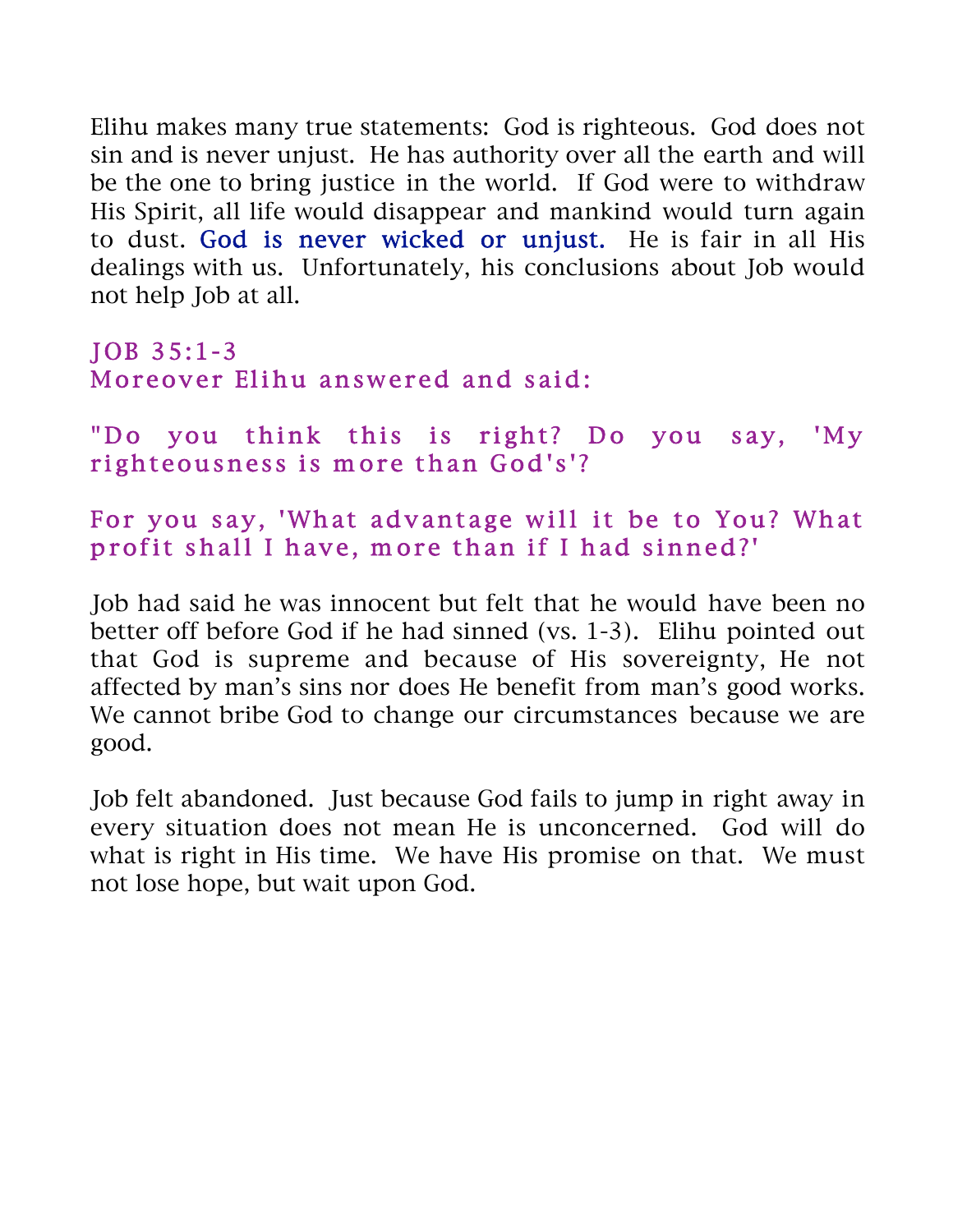## Going Around and Around

It seemed like Job's friends were sometimes just going around and around in circles with what they were saying. Sometimes it seemed they were saying the same things over and over. Sometimes, we can talk a lot, but it is always important to make sure that we are seeking God's wisdom in the things we say.

For this game you will need two hula-hoops. Have your class form two circles of 8 – 10 children. Have the children hold hands. One hula-hoop will go to each group. The object of this game will be to have the children pass through the hoop and have the hula-hoop travel around the circle while still holding hands.

Start by placing the hula-hoop between two children in each of the groups. When you say, "go" have them begin to go in a clockwise direction. The first child will put their head through and then their body and legs and get the hula-hoop to the next person. Remember that they cannot stop holding hands while doing this. Have a fun time and see which team finishes first.

JOB 36:1-23 Elihu also proceeded and said:

"Bear with me a little, and I will show you that there are yet words to speak on God's behalf.

I will fetch my knowledge from afar; I will ascribe righteousness to my Maker.

For truly my words are not false; One who is perfect in knowledge is with you.

"Behold, God is mighty, but despises no one; He is mighty in strength of understanding.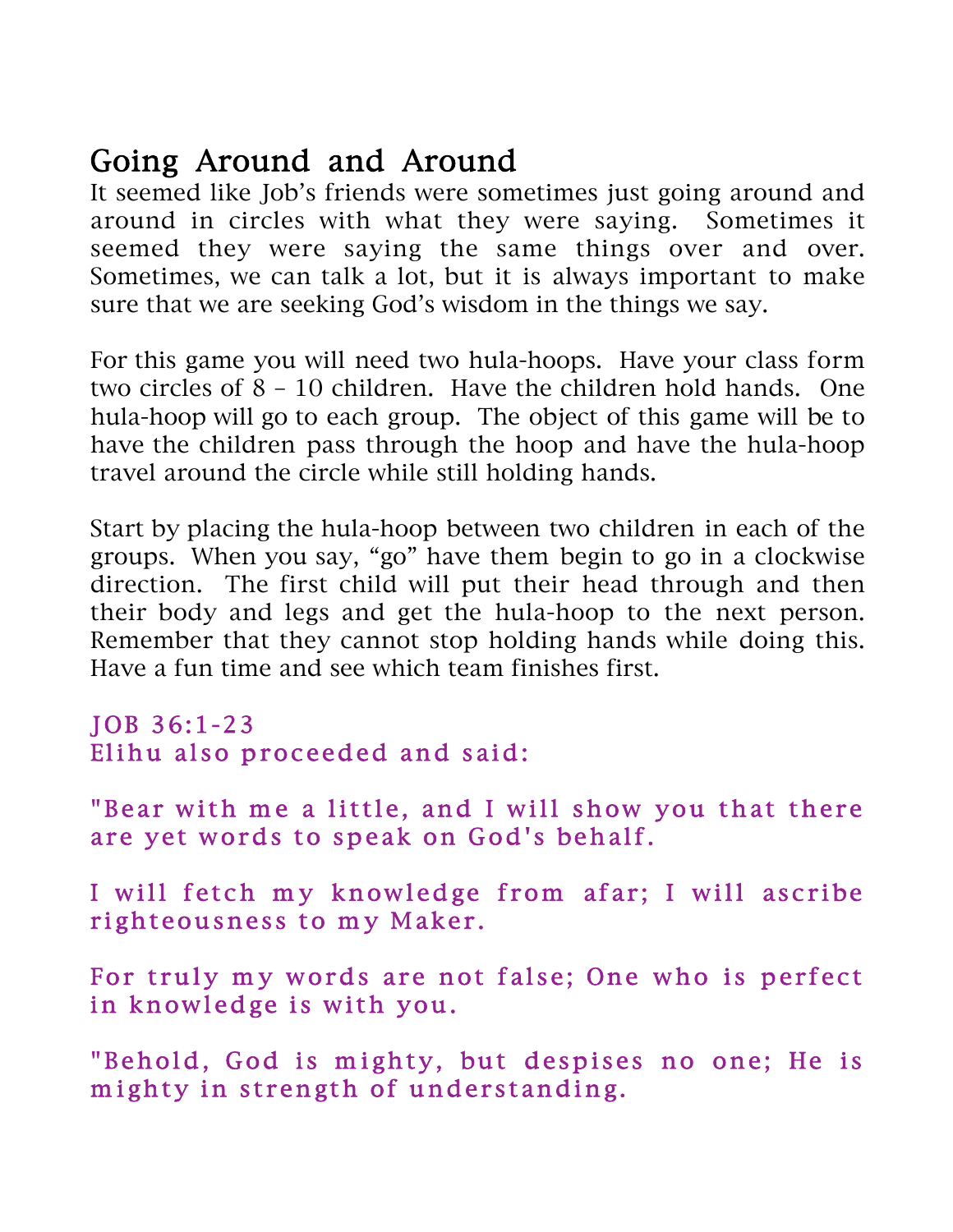He does not preserve the life of the wicked, But gives justice to the oppressed.

He does not withdraw His eyes from the righteous; But they are on the throne with kings, For He has seated them forever, And they are exalted.

And if they are bound in fetters, Held in the cords of affliction,

Then He tells them their work and their transgressions; that they have acted defiantly.

He also opens their ear to instruction, And commands that they turn from iniquity.

If they obey and serve Him, They shall spend their days in prosperity, And their years in pleasures.

But if they do not obey, they shall perish by the sword, And they shall die without knowledge.

"But the hypocrites in heart store up wrath; they do not cry for help when He binds them.

They die in youth, and their life ends among the perverted persons.

He delivers the poor in their affliction, And opens their ears in oppression.

"Indeed He would have brought you out of dire distress, into a broad place where there is no restraint; and what is set on your table would be full of richness.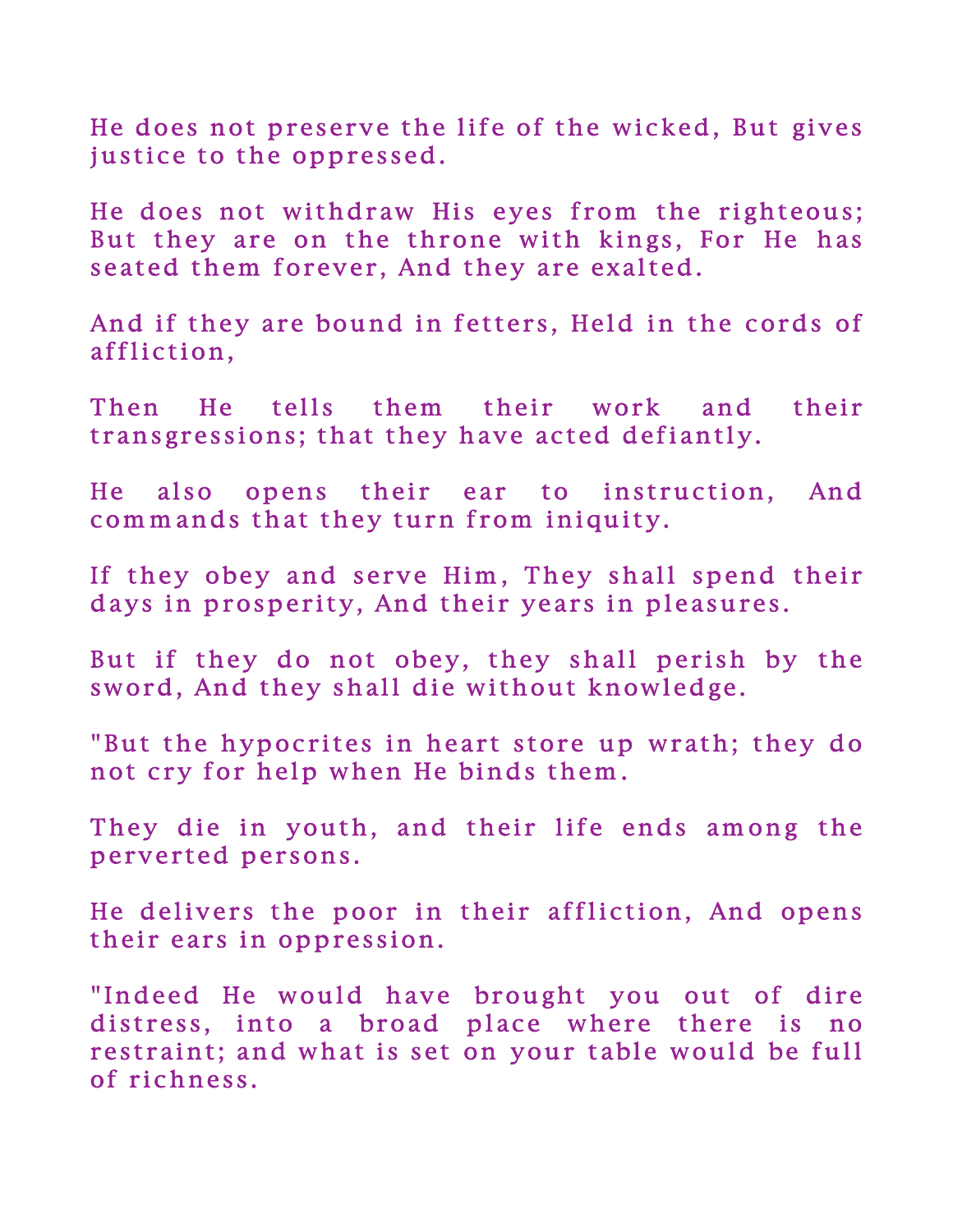But you are filled with the judgment due the wicked; Judgment and justice take hold of you.

Because there is wrath, beware lest He take you away with one blow; for a large ransom would not help you avoid it.

Will your riches, or all the mighty forces, keep you from distress?

Do not desire the night, when people are cut off in their place.

Take heed, do not turn to iniquity, for you have chosen this rather than affliction.

"Behold, God is exalted by His power; who teaches like Him?

Who has assigned Him His way, or who has said, 'You have done wrong'?

Elihu continues to defend God's justice and power in His dealings with man. God is never wicked or unjust. Though Job had noticed that sinners seemed to prosper, Elihu reminded him that God restores His people who are suffering, giving blessings to them as He watches over them with care.

He has a purpose for us when we go through trials (vs. 8-10). Elihu suggested that a godly sufferer who will listen to God with a desire to once again obey and serve Him would then prosper and enjoy contentment (vs. 11-12). Though Job's friends were more concerned that Job was guilty of sinful actions, Elihu was more concerned with Job's sinful attitude of pride.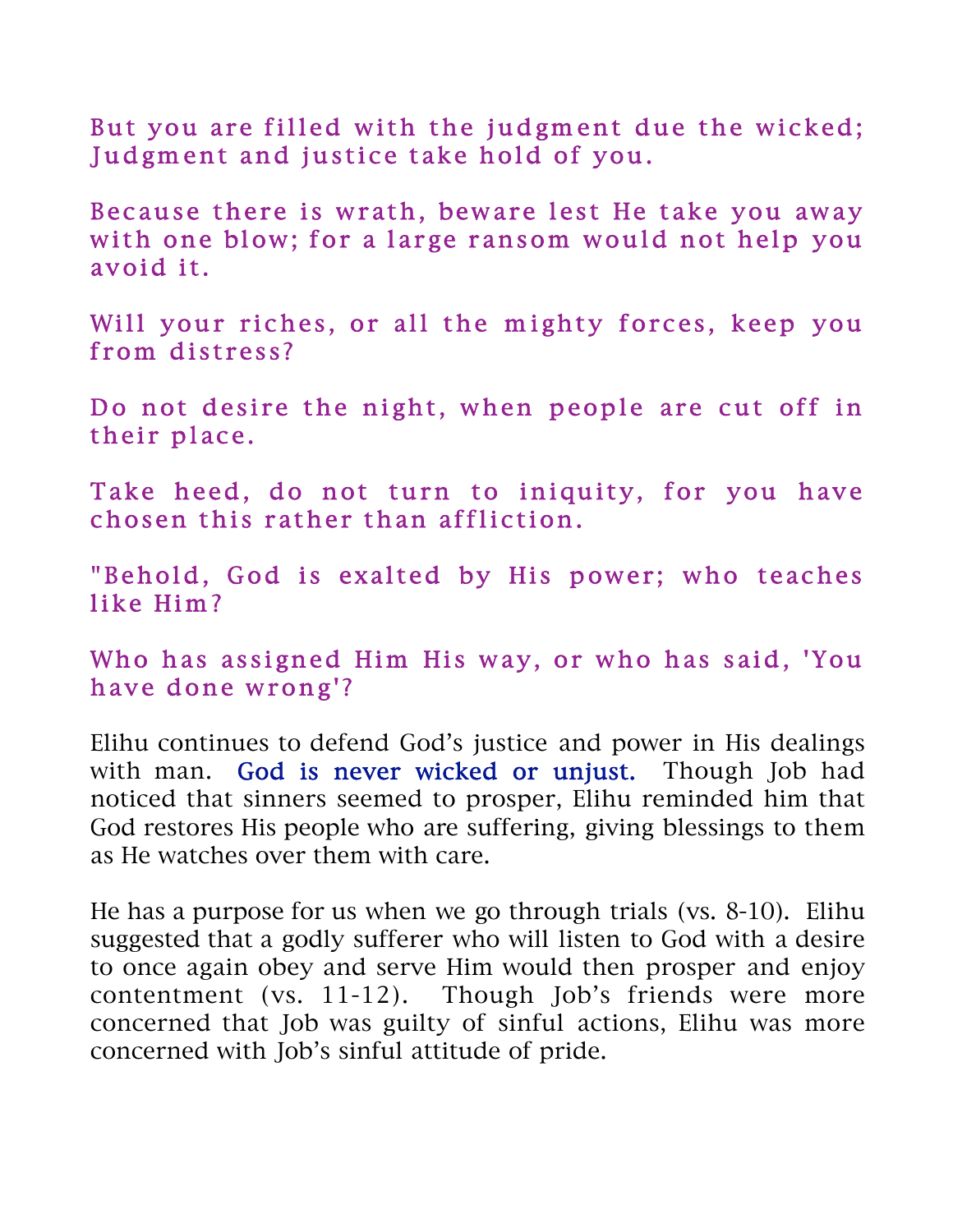Elihu had cautioned Job to be careful not to let his anger lead him into speaking wrongly towards God (vs. 17-23). He was concerned that Job would let his suffering embitter him against the only one who could deliver him. God is all-powerful. Who can teach Him or say that what He does is evil? Instead, we should glorify Him for His mighty works, for they are clearly seen by everyone. God is never wicked or unjust.

J OB 36:24-37:24 "Remember to magnify His work, Of which men have sung.

Everyone has seen it; Man looks on it from afar.

"Behold, God is great, and we do not know Him; Nor can the number of His years be discovered.

For He draws up drops of water, Which distill as rain from the mist,

Which the clouds drop down And pour abundantly on m an.

Indeed, can anyone understand the spreading of clouds, The thunder from His canopy?

Look, He scatters his light upon it, And covers the depths of the sea.

For by these He judges the peoples; He gives food in abundance.

He covers His hands with lightning, And commands it to strike.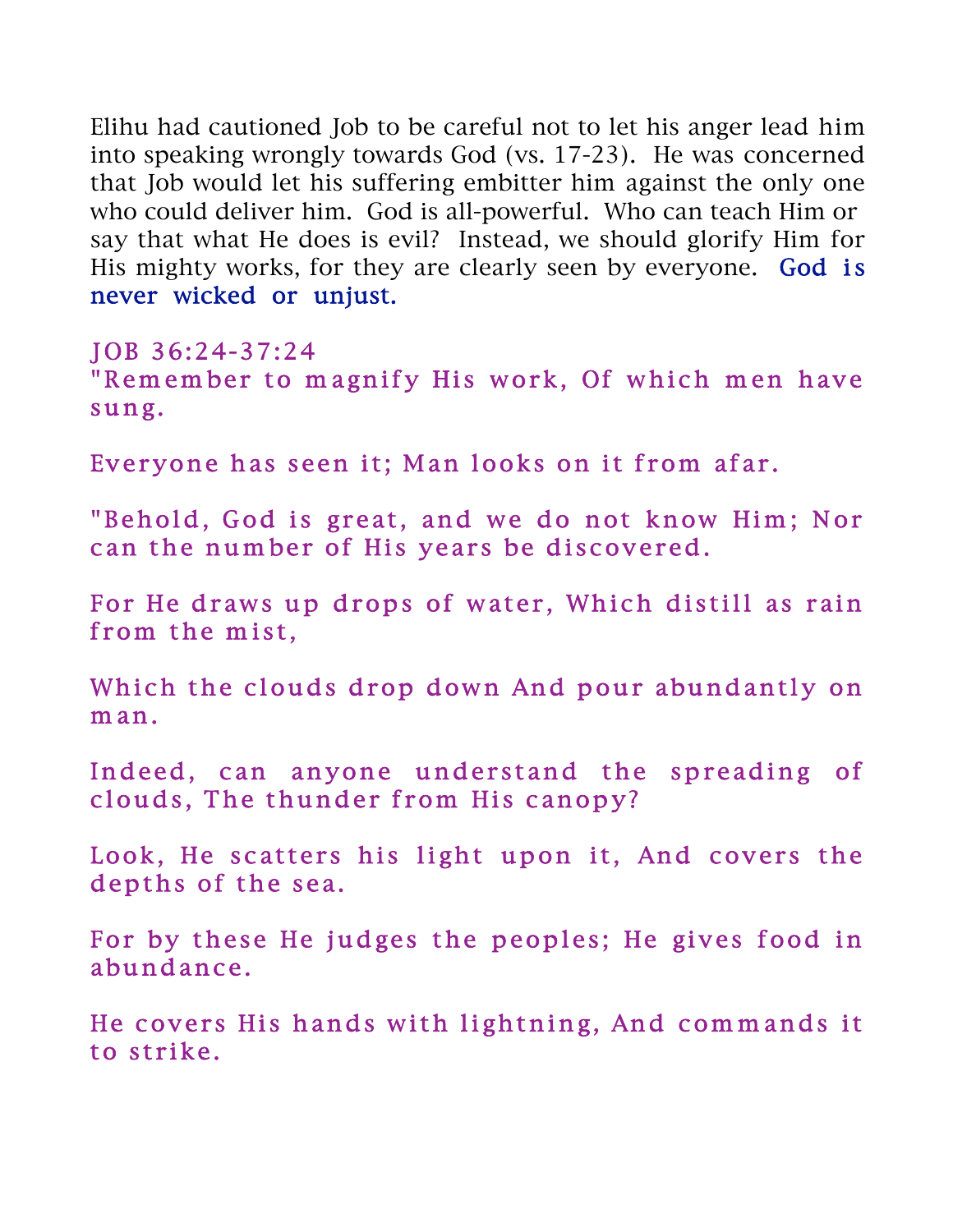His thunder declares it, The cattle also, concerning the rising storm.

"At this also my heart trembles, And leaps from its place.

Hear attentively the thunder of His voice, And the rum bling that comes from His mouth.

He sends it forth under the whole heaven, His lightning to the ends of the earth.

After it a voice roars; He thunders with His majestic voice, And He does not restrain them when His voice is heard.

God thunders marvelously with His voice; He does great things which we cannot comprehend.

For He says to the snow, 'Fall on the earth'; Likewise to the gentle rain and the heavy rain of His strength.

He seals the hand of every man, That all men may know His work.

The beasts go into dens, And remain in their lairs.

From the chamber of the south comes the whirlwind, And cold from the scattering winds of the north.

By the breath of God ice is given, And the broad waters are frozen.

Also with moisture He saturates the thick clouds; He scatters His bright clouds.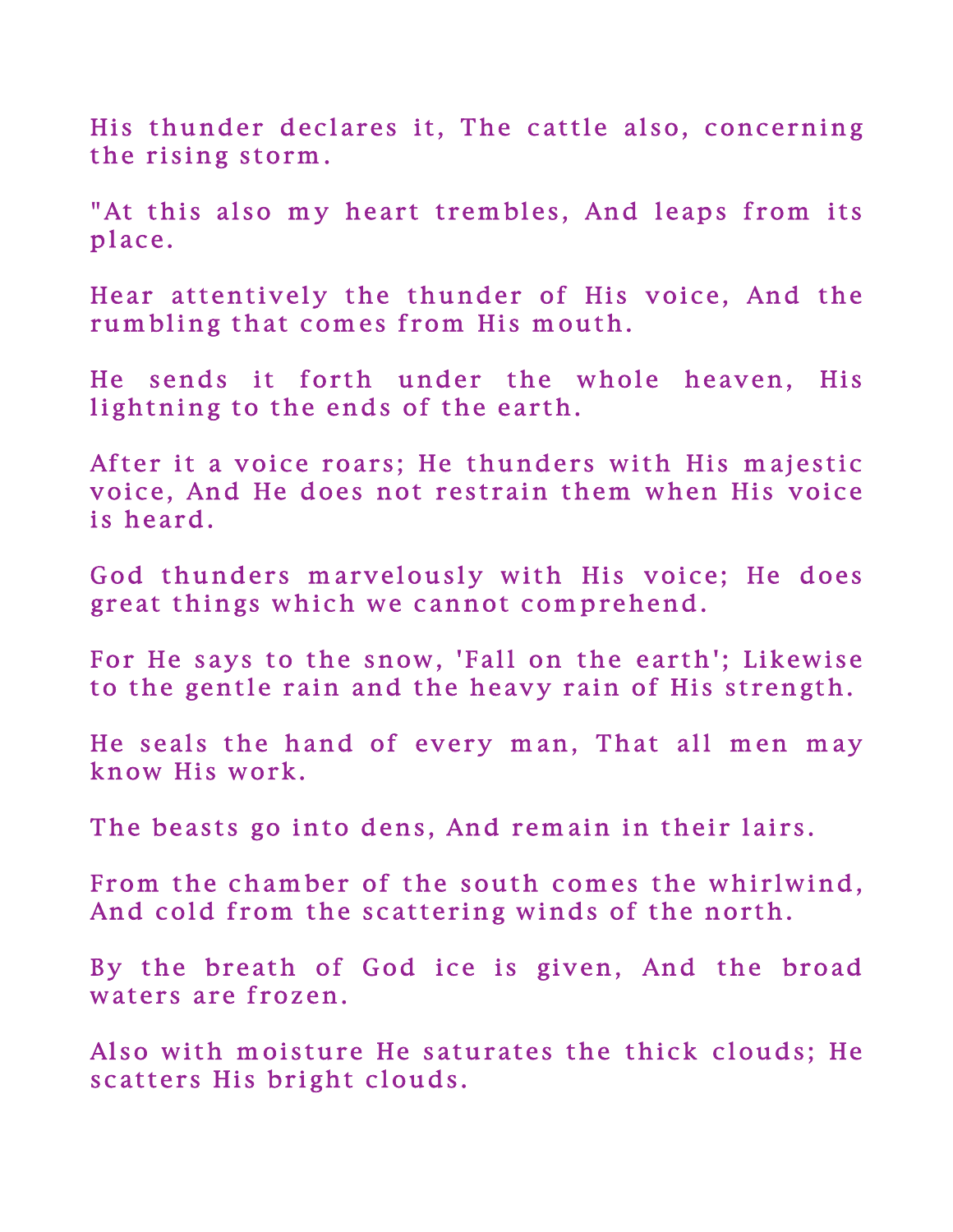And they swirl about, being turned by His guidance, That they may do whatever He commands them On the face of the whole earth.

He causes it to come, Whether for correction, Or for His land, Or for mercy.

"Listen to this, O Job; Stand still and consider the wondrous works of God.

Do you know when God dispatches them, And causes the light of His cloud to shine?

Do you know how the clouds are balanced, Those wondrous works of Him who is perfect in knowledge?

Why are your garments hot, When He quiets the earth by the south wind?

With Him, have you spread out the skies, Strong as a cast metal mirror?

"Teach us what we should say to Him, For we can prepare nothing because of the darkness.

Should He be told that I wish to speak? If a man were to speak, surely he would be swallowed up.

Even now men cannot look at the light when it is bright in the skies, When the wind has passed and cleared them.

He comes from the north as golden splendor; With God is awesome majesty.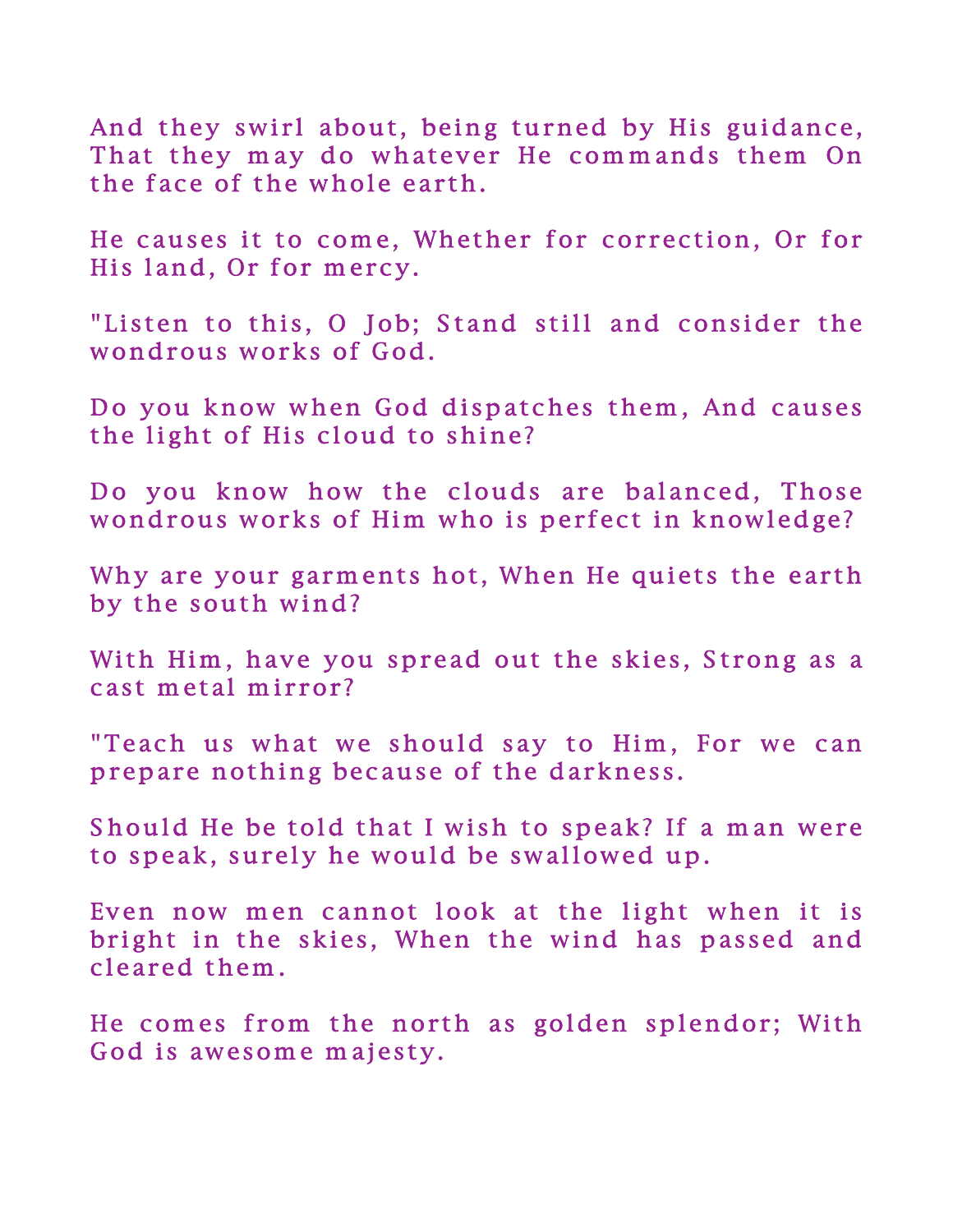As for the Almighty, we cannot find Him; He is excellent in power, In judgment and abundant justice; He does not oppress.

#### Therefore men fear Him; He shows no partiality to any who are wise of heart."

Elihu now talks about the awesome power of God. God is so great, how could we begin to know Him? No one can begin to understand eternity (v. 26). Nothing can compare with God. His power and presence are awesome; when He speaks, we should listen (v. 14). His mighty works deserve our praise and adoration. Job is reminded of God's control over nature; just as God is sovereign over His creation, He is in control of Job's life.

Elihu concludes his speech with the wonderful truth that faith in God is far more important than Job's desire for an explanation for his suffering (vs. 21-24). God's ways should not be challenged because His ways are beyond human understanding. God is never wicked or unjust. God can work many good purposes through suffering and trials. If God knows what is best for us, then He is to be trusted, not blamed for our problems.

If God is over all of creation, He is also to be in charge of our lives. He is in control to direct, preserve, and sustain His creation. Although Job could not see it, God was directing his life, just like He does ours. As we look at His wonderful creation, we can be reminded of His power in every aspect of our lives. May we never forget that God is all-knowing and present as He watches over His most important creation, mankind.

Elihu had recognized the truth that God was the only source of real wisdom; yet he failed to seek and acquire God's wisdom to help Job. Elihu would give his best answers to Job, but they would be incomplete. He had no idea of God's plan for Job's life.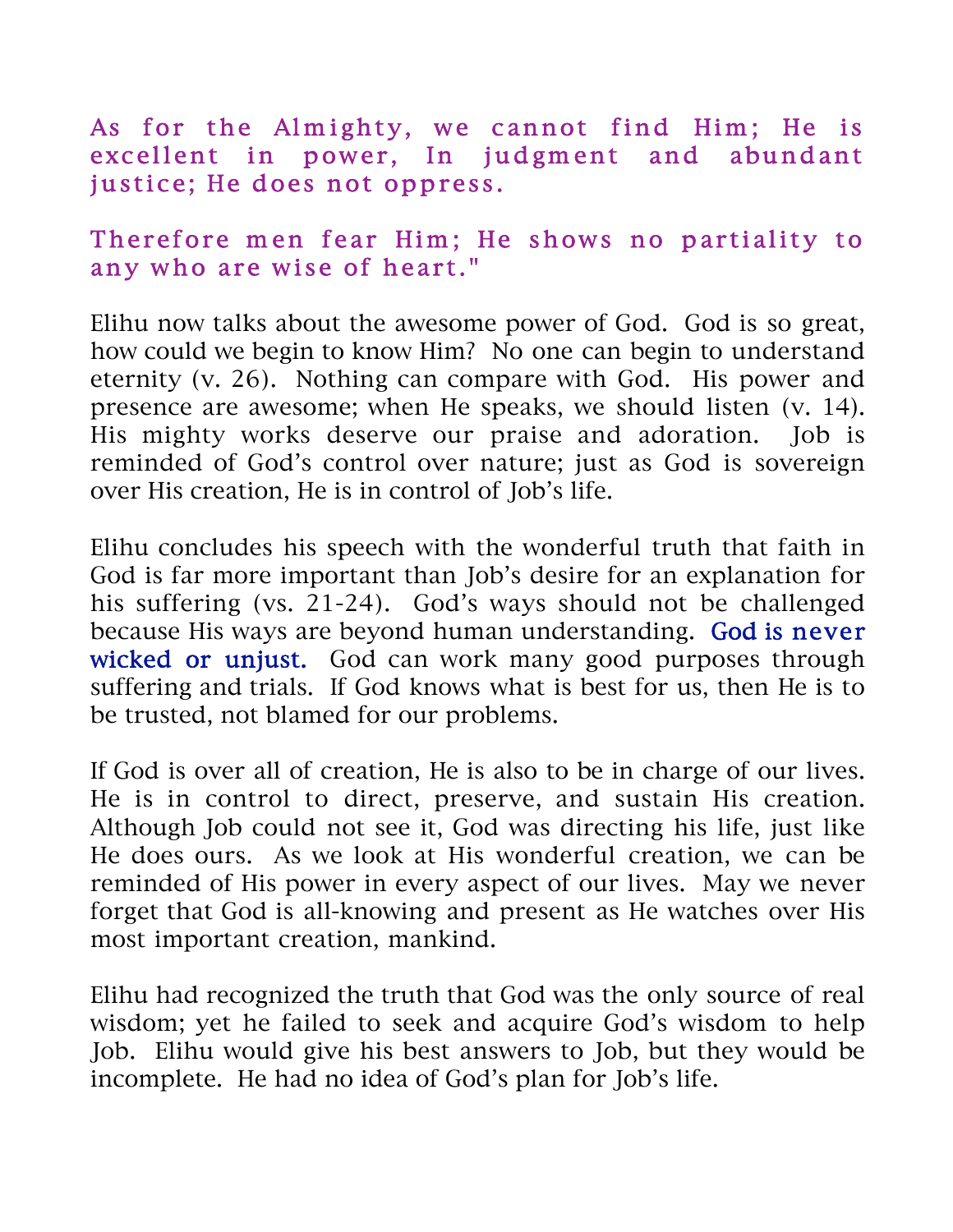Job needed encouragement and support. It's hard to understand what God is doing in someone's life as they face a difficult trial. Instead of judging them, we should bring them before the Lord in prayer while supporting them with encouragement that God has a plan for their life. God is never wicked or unjust. Job was exactly where God wanted him to be in his life.

No matter how difficult our trials may be, we can be at peace and rest in the fact that God is in control, and He will have His way. As a child of God, we will be blessed, as we trust in Him to bring us through the difficult times. God is never wicked or unjust. He wants His best for us. Job would end up blessed beyond all that he could hope for; but for now, he needed to rest in the loving arms of God. Our unknown future is secure in the hands of our allknowing God who is holy and just.

## Card of Encouragement

As we consider Job's "friends," it certainly reminds us of the need to be an encourager. Job's friends did not seem to be very encouraging, did they? They seemed to discourage him and accuse him more than encourage him. The Bible calls us to encourage those we love. In this craft, let's take a few moments to encourage someone.

You will need scraps of fabric, felt, lace, yarn, etc., construction paper, scissors, glue, glitter, markers or crayons. Think of someone who may be going through a difficult time or maybe just needs a kind word. This could be a family member, friend, or school mate. Using a sheet of construction paper, fold it in half to make a card. Write a short note or verse on the inside of the card. (Note: you may want to look up two or three encouraging verses to have available for the children). Decorate the card. Next, pray for that person that the Lord would encourage them. Finally, mail or give them the card.